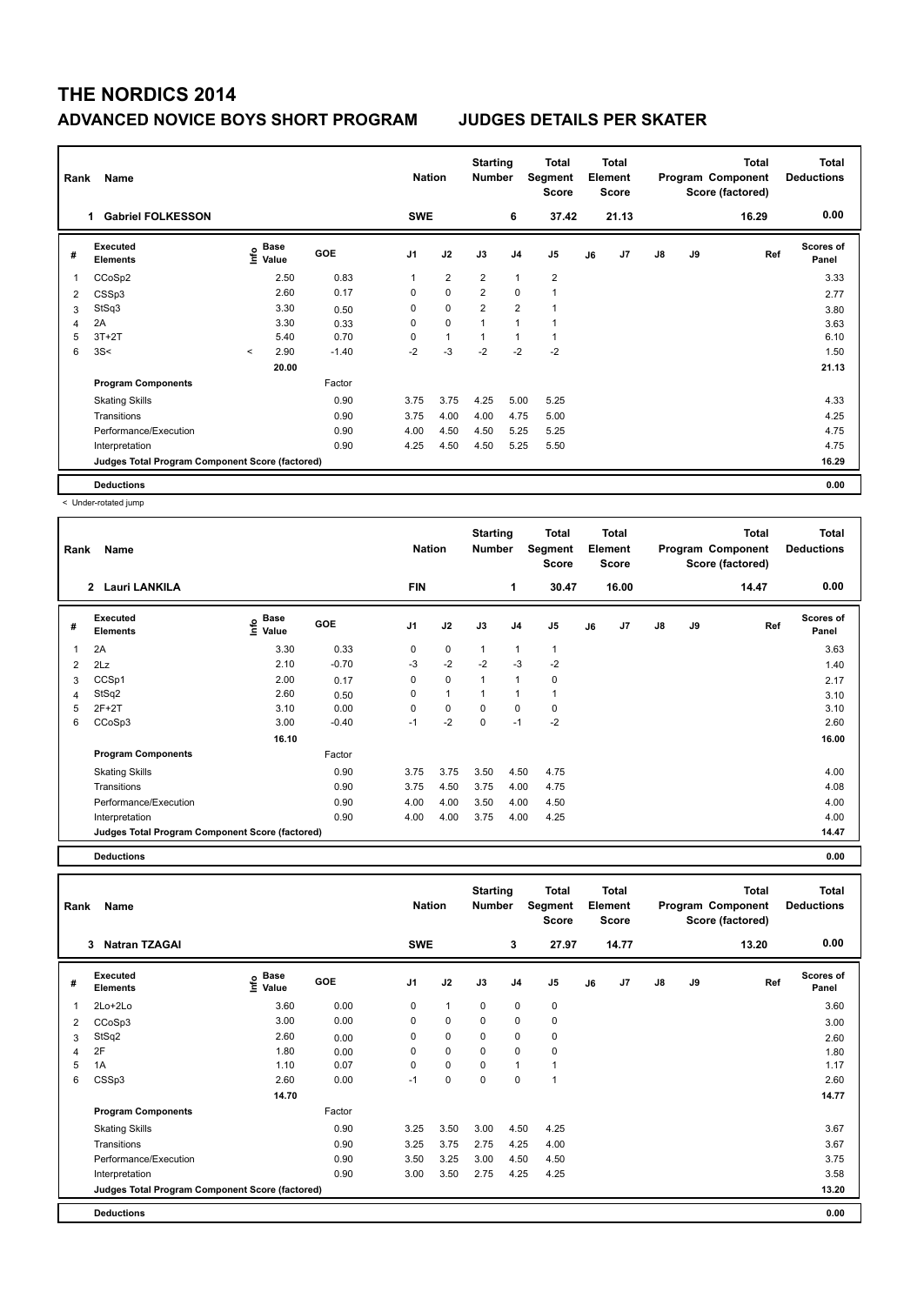# **THE NORDICS 2014 ADVANCED NOVICE BOYS SHORT PROGRAM JUDGES DETAILS PER SKATER**

| Name<br>Rank            |                                                 |                              |                   |                | <b>Nation</b> |                | <b>Starting</b><br><b>Number</b> | <b>Total</b><br>Segment<br><b>Score</b> | <b>Total</b><br>Element<br><b>Score</b> |       |               |    | <b>Total</b><br>Program Component<br>Score (factored) | <b>Total</b><br><b>Deductions</b> |
|-------------------------|-------------------------------------------------|------------------------------|-------------------|----------------|---------------|----------------|----------------------------------|-----------------------------------------|-----------------------------------------|-------|---------------|----|-------------------------------------------------------|-----------------------------------|
|                         | 4 Daniel TSION                                  |                              |                   | <b>DEN</b>     |               |                | $\overline{7}$                   | 25.08                                   |                                         | 12.80 |               |    | 13.28                                                 | 1.00                              |
| #                       | Executed<br><b>Elements</b>                     | <b>Base</b><br>Info<br>Value | <b>GOE</b>        | J <sub>1</sub> | J2            | J3             | J <sub>4</sub>                   | J <sub>5</sub>                          | J6                                      | J7    | $\mathsf{J}8$ | J9 | Ref                                                   | <b>Scores of</b><br>Panel         |
| $\overline{\mathbf{1}}$ | 3S                                              | 4.20                         | $-2.10$           | -3             | $-3$          | -3             | -3                               | $-3$                                    |                                         |       |               |    |                                                       | 2.10                              |
| 2                       | 2A                                              | 3.30                         | $-1.17$           | $-3$           | $-2$          | $-2$           | $-3$                             | $-2$                                    |                                         |       |               |    |                                                       | 2.13                              |
| 3                       | CSSp2                                           | 2.30                         | $-0.10$           | $-1$           | 0             |                | 0                                | $-1$                                    |                                         |       |               |    |                                                       | 2.20                              |
| 4                       | $2F+1T$                                         | 2.20                         | $-0.90$           | -3             | $-3$          | -3             | -3                               | $-3$                                    |                                         |       |               |    |                                                       | 1.30                              |
| 5                       | CCoSp2                                          | 2.50                         | $-0.20$           | $-1$           | $-1$          | $\mathbf 0$    | $\mathbf 0$                      | $-2$                                    |                                         |       |               |    |                                                       | 2.30                              |
| 6                       | StSq2                                           | 2.60                         | 0.17              | 0              | $\pmb{0}$     | $\overline{2}$ | $\mathbf{1}$                     | 0                                       |                                         |       |               |    |                                                       | 2.77                              |
|                         |                                                 | 17.10                        |                   |                |               |                |                                  |                                         |                                         |       |               |    |                                                       | 12.80                             |
|                         | <b>Program Components</b>                       |                              | Factor            |                |               |                |                                  |                                         |                                         |       |               |    |                                                       |                                   |
|                         | <b>Skating Skills</b>                           |                              | 0.90              | 3.50           | 3.50          | 3.75           | 4.25                             | 4.00                                    |                                         |       |               |    |                                                       | 3.75                              |
|                         | Transitions                                     |                              | 0.90              | 3.75           | 4.00          | 3.50           | 3.50                             | 3.50                                    |                                         |       |               |    |                                                       | 3.58                              |
|                         | Performance/Execution                           |                              | 0.90              | 3.50           | 3.25          | 3.50           | 4.00                             | 4.00                                    |                                         |       |               |    |                                                       | 3.67                              |
|                         | Interpretation                                  |                              | 0.90              | 4.00           | 3.50          | 3.50           | 4.25                             | 3.75                                    |                                         |       |               |    |                                                       | 3.75                              |
|                         | Judges Total Program Component Score (factored) |                              |                   |                |               |                |                                  |                                         |                                         |       |               |    |                                                       | 13.28                             |
|                         | <b>Deductions</b>                               |                              | $-1.00$<br>Falls: |                |               |                |                                  |                                         |                                         |       |               |    |                                                       | $-1.00$                           |

| Rank<br>Name |                                                 |      |                      |            |                | <b>Nation</b> |              | <b>Starting</b><br><b>Number</b> | Total<br>Segment<br><b>Score</b> | <b>Total</b><br>Element<br><b>Score</b> |       |               |    | <b>Total</b><br>Program Component<br>Score (factored) | <b>Total</b><br><b>Deductions</b> |
|--------------|-------------------------------------------------|------|----------------------|------------|----------------|---------------|--------------|----------------------------------|----------------------------------|-----------------------------------------|-------|---------------|----|-------------------------------------------------------|-----------------------------------|
|              | <b>Liam SAUNDERS SOLBJERG</b><br>5              |      |                      |            | <b>NOR</b>     |               |              | 4                                | 24.67                            |                                         | 12.60 |               |    | 12.07                                                 | 0.00                              |
| #            | Executed<br><b>Elements</b>                     | lnfo | <b>Base</b><br>Value | <b>GOE</b> | J <sub>1</sub> | J2            | J3           | J <sub>4</sub>                   | J <sub>5</sub>                   | J6                                      | J7    | $\mathsf{J}8$ | J9 | Ref                                                   | <b>Scores of</b><br>Panel         |
| 1            | 2Lo<<                                           | <<   | 0.50                 | $-0.30$    | $-3$           | $-3$          | $-3$         | -3                               | -3                               |                                         |       |               |    |                                                       | 0.20                              |
| 2            | 2A                                              |      | 3.30                 | $-0.50$    | $-1$           | $-1$          | $-1$         | $-1$                             | $-1$                             |                                         |       |               |    |                                                       | 2.80                              |
| 3            | CSSp3                                           |      | 2.60                 | 0.33       | 0              | $\mathbf{1}$  | $\mathbf{1}$ | 0                                | $\mathbf{1}$                     |                                         |       |               |    |                                                       | 2.93                              |
| 4            | $1Lz + 2T$                                      |      | 1.90                 | $-0.60$    | -3             | $-3$          | $-3$         | $-3$                             | $-3$                             |                                         |       |               |    |                                                       | 1.30                              |
| 5            | CCoSp3                                          |      | 3.00                 | $-0.40$    | $-2$           | $-1$          | $-1$         | $-2$                             | $-1$                             |                                         |       |               |    |                                                       | 2.60                              |
| 6            | StSq2                                           |      | 2.60                 | 0.17       | 0              | $\mathbf 0$   | 0            | 1                                | $\mathbf{1}$                     |                                         |       |               |    |                                                       | 2.77                              |
|              |                                                 |      | 13.90                |            |                |               |              |                                  |                                  |                                         |       |               |    |                                                       | 12.60                             |
|              | <b>Program Components</b>                       |      |                      | Factor     |                |               |              |                                  |                                  |                                         |       |               |    |                                                       |                                   |
|              | <b>Skating Skills</b>                           |      |                      | 0.90       | 3.25           | 2.75          | 2.75         | 3.50                             | 3.50                             |                                         |       |               |    |                                                       | 3.17                              |
|              | Transitions                                     |      |                      | 0.90       | 3.50           | 3.00          | 2.75         | 3.50                             | 3.50                             |                                         |       |               |    |                                                       | 3.33                              |
|              | Performance/Execution                           |      |                      | 0.90       | 3.25           | 3.25          | 3.00         | 3.50                             | 3.75                             |                                         |       |               |    |                                                       | 3.33                              |
|              | Interpretation                                  |      |                      | 0.90       | 3.75           | 3.25          | 3.25         | 3.75                             | 4.00                             |                                         |       |               |    |                                                       | 3.58                              |
|              | Judges Total Program Component Score (factored) |      |                      |            |                |               |              |                                  |                                  |                                         |       |               |    |                                                       | 12.07                             |
|              | <b>Deductions</b>                               |      |                      |            |                |               |              |                                  |                                  |                                         |       |               |    |                                                       | 0.00                              |

<< Downgraded jump

|                | Name<br>Rank                                    |    |                                  |                   |                | <b>Nation</b> |                | <b>Starting</b><br><b>Number</b> | <b>Total</b><br>Segment<br><b>Score</b> |    | <b>Total</b><br>Element<br><b>Score</b> |               |    | <b>Total</b><br>Program Component<br>Score (factored) | Total<br><b>Deductions</b> |
|----------------|-------------------------------------------------|----|----------------------------------|-------------------|----------------|---------------|----------------|----------------------------------|-----------------------------------------|----|-----------------------------------------|---------------|----|-------------------------------------------------------|----------------------------|
|                | <b>Lucas STRZELEC</b><br>6                      |    |                                  |                   | <b>DEN</b>     |               |                | $\overline{2}$                   | 21.40                                   |    | 10.10                                   |               |    | 12.30                                                 | 1.00                       |
| #              | <b>Executed</b><br><b>Elements</b>              |    | <b>Base</b><br>e Base<br>⊆ Value | <b>GOE</b>        | J <sub>1</sub> | J2            | J3             | J <sub>4</sub>                   | J5                                      | J6 | J7                                      | $\mathsf{J}8$ | J9 | Ref                                                   | <b>Scores of</b><br>Panel  |
| 1              | 2Lz+COMBO                                       |    | 2.10                             | $-0.90$           | -3             | $-3$          | -3             | -3                               | $-3$                                    |    |                                         |               |    |                                                       | 1.20                       |
| $\overline{2}$ | 2A<<                                            | << | 1.10                             | $-0.60$           | $-3$           | $-3$          | $-3$           | $-3$                             | $-3$                                    |    |                                         |               |    |                                                       | 0.50                       |
| 3              | 2Lo                                             |    | 1.80                             | 0.10              | $\Omega$       | $\mathbf{1}$  | 0              | $-1$                             | $\mathbf{1}$                            |    |                                         |               |    |                                                       | 1.90                       |
| 4              | CSSp2                                           |    | 2.30                             | 0.00              | 0              | $\mathbf 0$   | 2              | $-1$                             | $\mathbf 0$                             |    |                                         |               |    |                                                       | 2.30                       |
| 5              | CCoSp1                                          |    | 2.00                             | $-0.10$           | 0              | $\mathbf 0$   | $\overline{1}$ | $-1$                             | $-1$                                    |    |                                         |               |    |                                                       | 1.90                       |
| 6              | StSq2                                           |    | 2.60                             | $-0.30$           | $-1$           | $-1$          | $-1$           | $-1$                             | $-1$                                    |    |                                         |               |    |                                                       | 2.30                       |
|                |                                                 |    | 11.90                            |                   |                |               |                |                                  |                                         |    |                                         |               |    |                                                       | 10.10                      |
|                | <b>Program Components</b>                       |    |                                  | Factor            |                |               |                |                                  |                                         |    |                                         |               |    |                                                       |                            |
|                | <b>Skating Skills</b>                           |    |                                  | 0.90              | 3.50           | 3.25          | 3.25           | 4.25                             | 4.00                                    |    |                                         |               |    |                                                       | 3.58                       |
|                | Transitions                                     |    |                                  | 0.90              | 3.50           | 3.00          | 3.00           | 3.75                             | 3.25                                    |    |                                         |               |    |                                                       | 3.25                       |
|                | Performance/Execution                           |    |                                  | 0.90              | 3.75           | 3.25          | 3.00           | 3.50                             | 3.75                                    |    |                                         |               |    |                                                       | 3.50                       |
|                | Interpretation                                  |    |                                  | 0.90              | 3.50           | 3.00          | 3.00           | 3.75                             | 3.50                                    |    |                                         |               |    |                                                       | 3.33                       |
|                | Judges Total Program Component Score (factored) |    |                                  |                   |                |               |                |                                  |                                         |    |                                         |               |    |                                                       | 12.30                      |
|                | <b>Deductions</b>                               |    |                                  | $-1.00$<br>Falls: |                |               |                |                                  |                                         |    |                                         |               |    |                                                       | $-1.00$                    |

<< Downgraded jump